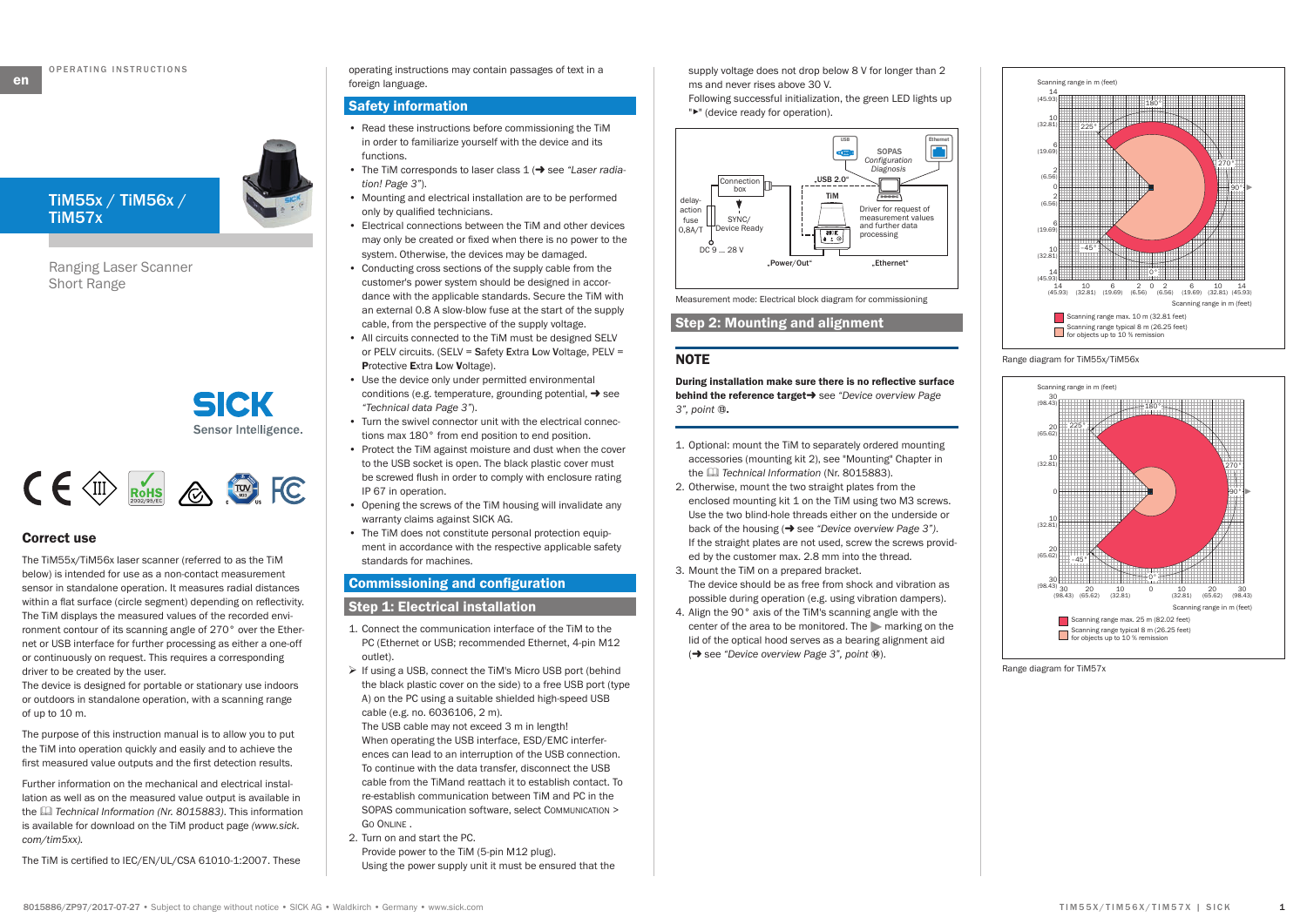# **Step 3: Commissioning/Configuration**

#### **a. Installing and launching the SOPAS configuration software**

The SOPAS configuration software is used as standard to display the surrounding contour (measuring line) recorded by the TiM, as well as diagnostic information in the event of an error.

- 1. Download and install on the PC the software from the website "*[www.sick.com/SOPAS\\_ET](http://www.mysick.com/en/tim5xx)*", software type SOPAS ET. In this case, select the "Complete" option as selected by the installation wizard. Administrator rights may be required on the PC to install the software.
- 2. Start the "SOPAS" program option after completing the installation.

Path: Start > Programs > SICK > SOPAS Engineering Tool > SOPAS.

3. Establish communication between SOPAS and TiM via the wizard that has started automatically: Select CONNECT TO A new device.



- 4. Follow the steps in the Connection Wizard until the Found devices window.
- 5. Select the appropriate TiM from the list of available devices:
- Use TiM on port 2111 to configure the device.
- Use TiM on port 2112 to view only measurement data. Default IP address of the TiM:



- 6. Assign the required IP address/subnet mask to the TiM via automatically or Manually. The IP address/subnet mask should correspond to the address space of the later application.
- 7. Click finish to quit the Connection Wizard. SOPAS ET establishes communication with the TiM, loads its current device description (parameters), and displays it in the navigation tree.

## **SOPAS ET program window for TiM**



Navigation tree (left) and respective device pages (right)

#### **One-off output of measured values:**

# Telegram layout: sRN LMDscandata

| Telegram part | <b>Description</b>           | Variable type | Length<br>(byte) | Value range |
|---------------|------------------------------|---------------|------------------|-------------|
| Command type  | Request (SOPAS read by name) | string        | - 3              | sRN         |
| Command       | Request data                 | string        | 11               | LMDscandata |

#### Example:

| Telegramm type | Command                                                                    |
|----------------|----------------------------------------------------------------------------|
| <b>ASCII</b>   | <stx>sRN{SPC}LMDscandata<etx></etx></stx>                                  |
| <b>HEX</b>     | 02 73 52 4E 20 4C 4D 44 73 63 61 6E 64 61 74 61 03                         |
| Binary         | 02 02 02 02 00 00 00 00 0F 73 52 4E 20 4C 4D 44 73 63 61 6E 64 61 74 61 05 |

#### **Continuous output of measured values:**

#### Telegram structure: sEN LMDscandata measurement start/stop

| Telegram part              | <b>Description</b>            | Variable type     | Length<br>(byte) | Value range                                                   |
|----------------------------|-------------------------------|-------------------|------------------|---------------------------------------------------------------|
| Command type               | Request (SOPAS event by name) | string            | З                | <b>SEN</b>                                                    |
| Command                    | Request data                  | string            | 11               | LMDscandata                                                   |
| StartStop measure-<br>ment |                               | Enum <sub>8</sub> |                  | 0 Stop measured value output<br>1 Start measured value output |

# Example:

| <b>Telegramm type</b> | Command                                                                       |
|-----------------------|-------------------------------------------------------------------------------|
| ASCII                 | <stx>sEN{SPC}LMDscandata{SPC}1<etx></etx></stx>                               |
| <b>HEX</b>            | 02 73 45 4E 20 4C 4D 44 73 63 61 6E 64 61 74 61 20 31 03                      |
| Binary                | 02 02 02 02 00 00 00 11 73 45 4E 20 4C 4D 44 73 63 61 6E 64 61 74 61 20 01 33 |

#### **b. Output of measured values**

If the TiM receives one of the two following commands by telegram over the Ethernet or USB interface it will start the output of measured values in real time over these data interfaces.

The detailed construction of the output telegram as well as the flow of requests and outputs is described in the "Measured value output" in the **Q** Technical Information (Nr. 8015883).

#### **Activate the output of the measured values in SOPAS on a trial basis:**

1. Start the terminal emulator with the  $\Box$  button.

- 2. Select the CONNECT... command in the CONNECTIONS menu in the dialog window and establish communication with the TiM over the Ethernet or USB interface.
- 3. Enter one of the two telegrams in the "Send telegram" input line as they appear (automatically framed by STX and ETX when sending in the default setting). Pay attention to blank characters in the string.
- 4. Use the  $\Box$  button to transfer the telegram to the TiM. The TiM responds by providing the data as a one-off or continuously in the display area of the terminal emulator.

## **Data output format of the measured values**

The data output format per scan is comprised of the measured values (radial distance, RSSI), device and status information and time stamp.

In the default settings, the distance is output as a measured value (in mm).

In order to output remission values in the telegram, select the RSSI checkbox.

To display the remission values in the scan as well, select the RSSI... checkbox.

#### **Output range of the measured values**

The TiM scans an angle range of 270°(-45° to 225°) and outputs 271 measured values per scan in the default setting. The angle range for which measured values can be output can be set via Output RANGE (TiM55x: resolution 1°, TiM56x: resolution 0.33°).

#### **Some other useful functions**

- $\frac{1}{200}$  button: Display the fields in the polar coordinate system
- **4** button: Change the view of the TiM from above (TiM: black) to the view from below (TiM: blue)
- $\Box$  or  $\Box$  button: Switch off the display the full measuring line or display a dotted measuring line.

#### **Completing the configuration**

 $\triangleright$  Permanently save the entire configuration: Parameter set in: TiM click the **button** Configuration file on the PC: click the  $\Box$  button.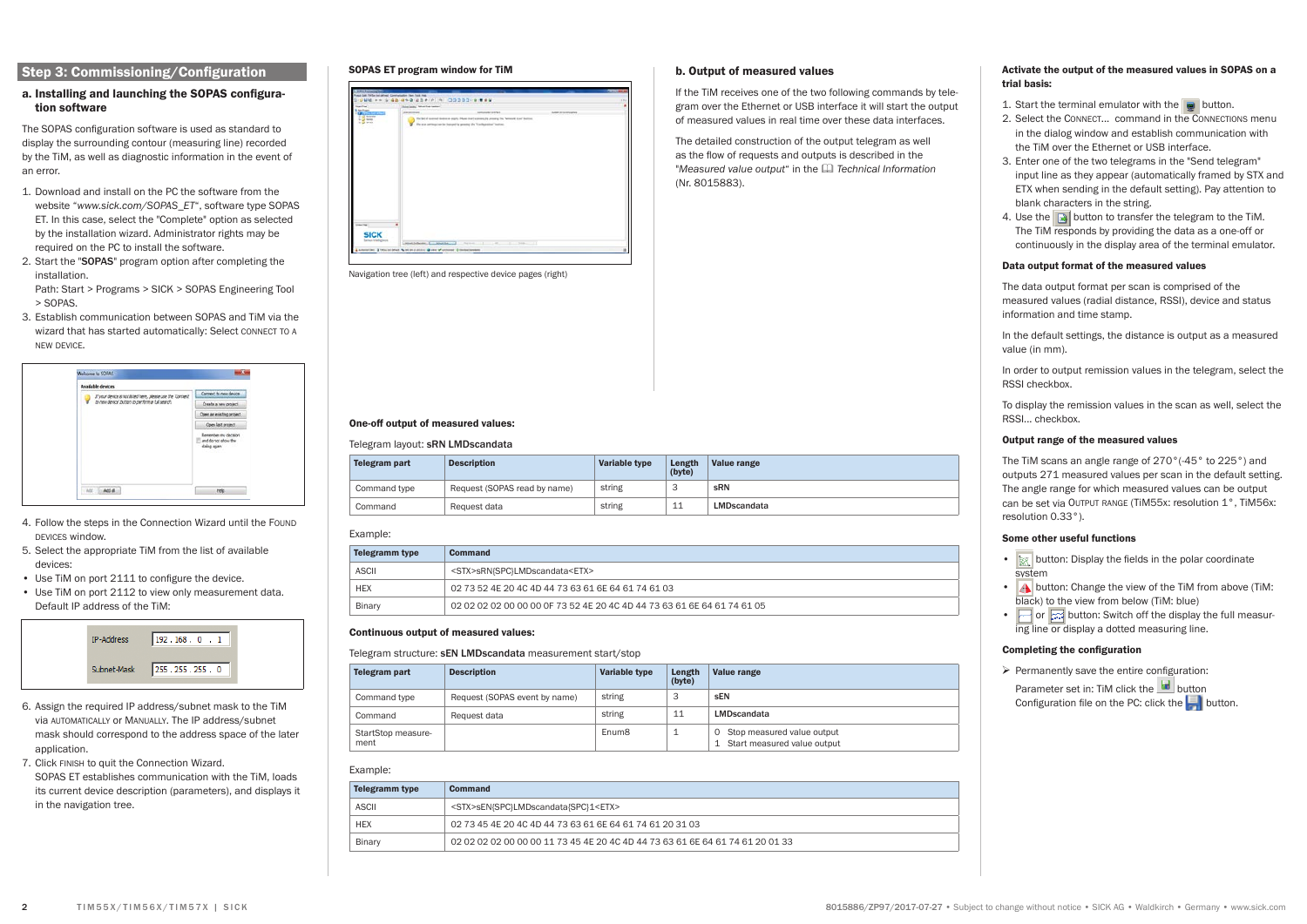# **Description of the device**

#### <span id="page-2-2"></span>**Device overview**



- 10 2 x straight plates with M3 x 4 mm screw (included in delivery)
- 2 M3 threaded mounting hole, 2.8 mm deep (blind hole thread)
- 3 Optical hood
- 4 Receiving range (light inlet)
- 5 Transmission range (light emission)
- 6 Push-button (no function) 2 Red and green LED (status displays)
- 
- 8 Swivel connector unit with electrical connections 0 and 0 9 Micro USB port, behind the black rubber plate
- ('Aux interface' connection for configuration with PC)
- <sup>(0</sup> Connection "Power/Synchronization output" 5-pin, M12 outlet 10 Marking for the position of the light emission level
- 12 Ethernet connection, 4-pin M12 port
- <sup>(3)</sup> Area in which no reflective surfaces are allowed for mounted devices
- (A) Bearing marking to support alignment (90° axis)
- 6 270° aperture angle (visual range)

# **A** CAUTION

#### <span id="page-2-0"></span>Laser radiation

# **CLASS 1 LASER PRODUCT**

The TiM corresponds to laser class 1 (eve-safe). The laser beam is not visible to the human eve

CAUTION - the use of controls, or adiustments or performance of procedures other than those specified herein may result in hazardous radiation exposure.

- $\triangleright$  Do not open the housing (opening the housing will not switch off the laser).
- $\triangleright$  Pay attention to the laser safety regulations as per IFC 60825-1 (latest version).

# △ MISE EN GARDE

**Ravonnement laser!** 

#### **APPAREIL À LASER DE CLASSE 1**

Le TiM est conforme à la classe laser 1 (sécurité des veux). Le ravon laser n'est pas visible pour l'oeil humain.

PRUDENCE - tout usage de commandes, réglages ou toute application de procédures autres que ceux décrits dans ce document peut entraîner une exposition dangereuse au rayonnement.

Attention - L'utilisation des commandes ou réglages ou l'exécution des procédures autres que celles spécifiées dans les présentes exigences peuvent être la cause d'une exposition à un rayonnement dangereux.

- > Ne pas ouvrir le boîtier. (La diode laser n'est pas désactivée en cas d'ouverture du boîtier)
- > Se conformer aux dernières consignes de protection en date contre le rayonnement laser IEC 60825-1 (dernière version).

Additional information → see "Technical data Page 3".

#### **Status indicators, functions**



\* Push-button with no function

#### **Status displays**

| <b>LED</b> $\land$<br>(red) | <b>LED</b><br>(green) | <b>Status</b>                 |
|-----------------------------|-----------------------|-------------------------------|
|                             |                       | Device ready/monitoring mode  |
|                             |                       | Error                         |
|                             |                       | Device without supply voltage |

 $\bullet$  = illuminated:  $\bullet$  = flashing



vice Ready)

The synchronization output works with the following levels:

| <b>Function</b>                                                   | Level     |
|-------------------------------------------------------------------|-----------|
| Device Ready                                                      | High      |
| Index signal (15 Hz), corresponds to measurement<br>at $90^\circ$ | Low peaks |
| Error                                                             | Low       |

# <span id="page-2-1"></span>**Technical data**

| <b>Model name</b>                                         | TiM55x (Artikel-Nr. 1060445)<br>TiM56x (Artikel-Nr. 1071419)<br>TiM57x (Artikel-Nr. 1075091) <sup>1)</sup>                                                                                                                                        |  |
|-----------------------------------------------------------|---------------------------------------------------------------------------------------------------------------------------------------------------------------------------------------------------------------------------------------------------|--|
| <b>Scanning range</b>                                     | Radial, aperture angle 270° in 1° steps                                                                                                                                                                                                           |  |
| Angular resolution                                        | TiM55x: 1°<br>TiM56x/TiM57x: 0.33°                                                                                                                                                                                                                |  |
| <b>Scanning fre-</b><br>quency                            | 15 Hz (15 scans/s)                                                                                                                                                                                                                                |  |
| Response time                                             | Typical 67 ms (2 scans)                                                                                                                                                                                                                           |  |
| <b>Scanning range</b>                                     | 0.05 m  10 m (TiM55x/TiM56x),<br>$0.05$ m  25 m (TiM57x);<br>typically 8 m at 10% remission <sup>2)</sup>                                                                                                                                         |  |
| Remission                                                 | Typical 4%  > 1,000 % (reflector)                                                                                                                                                                                                                 |  |
| <b>Physical Minimum</b><br>object size<br>(cross-section) | 213 mm (TiM55x) / 121 mm<br>(TiM56x/TiM57x) for a scanning range of 8 m,<br>112 mm (TiM55x) / 66 mm (TiM56x/TiM57x)<br>for a scanning range of 4 m,<br>61 mm (TiM55x) / 38 mm (TiM56x/TiM57x)<br>for a scanning range of 2 m and 10%<br>remission |  |
| Measurement<br>error (typically) $^{3)}$                  | Statistical (1 s): 20 mm<br>Systematic: ± 60 mm<br>Temperature drift 0.5 mm/K                                                                                                                                                                     |  |
| <b>Band width (scan</b><br>field flatness)                | ±3°                                                                                                                                                                                                                                               |  |
| Ambient light<br>immunity                                 | 80,000 lx (indirect)                                                                                                                                                                                                                              |  |
| <b>Light source</b>                                       | Laser diode, infrared ( $\lambda$ = 850 nm)                                                                                                                                                                                                       |  |
| Max. radiation<br>power                                   | 2.0 W (TIM55x)<br>1.5 W (TIM56x/57x)                                                                                                                                                                                                              |  |
| Max. pulse<br>duration                                    | 5 <sub>ns</sub>                                                                                                                                                                                                                                   |  |
| Device laser class                                        | Laser class 1 according to EN 60825-1:<br>$20144$ , eye-safe                                                                                                                                                                                      |  |
| Output of mea-<br>sured values                            | Radial distance, reflectivity value, device and<br>status information, time stamp                                                                                                                                                                 |  |
| Aux interface                                             | USB 2.0 for configuration and measure value<br>outputs (15 Hz), connecting cable max. 3 m.                                                                                                                                                        |  |
| <b>Ethernet interface</b>                                 | Max. data rate: 10 Mbit and 100 Mbit, cable<br>length limited to max. 100 m                                                                                                                                                                       |  |
| <b>Switching inputs</b>                                   |                                                                                                                                                                                                                                                   |  |
| <b>Switching outputs</b>                                  | 1 x SYNC/Device Ready (I ≤ 100 mA),<br>not electrically isolated from the supply<br>voltage. Short-circuit protected / temperature<br>protected                                                                                                   |  |
| <b>Electrical connec-</b><br>tions                        | 1 x 4-pin M12 plug (Ethernet)<br>1 x 5-pin M12 plug (power)<br>1 x Micro-USB port, type B (covered)                                                                                                                                               |  |
| <b>Optical indicators</b>                                 | $2x$ LED                                                                                                                                                                                                                                          |  |
| Supply voltage                                            | DC 9  28 V, SELV and PELV according to<br>IEC 60364-4-41: 2005-12                                                                                                                                                                                 |  |
| Power consump-<br>tion                                    | 4 W (with unloaded synchronization output)                                                                                                                                                                                                        |  |

 $\mathbf{3}$